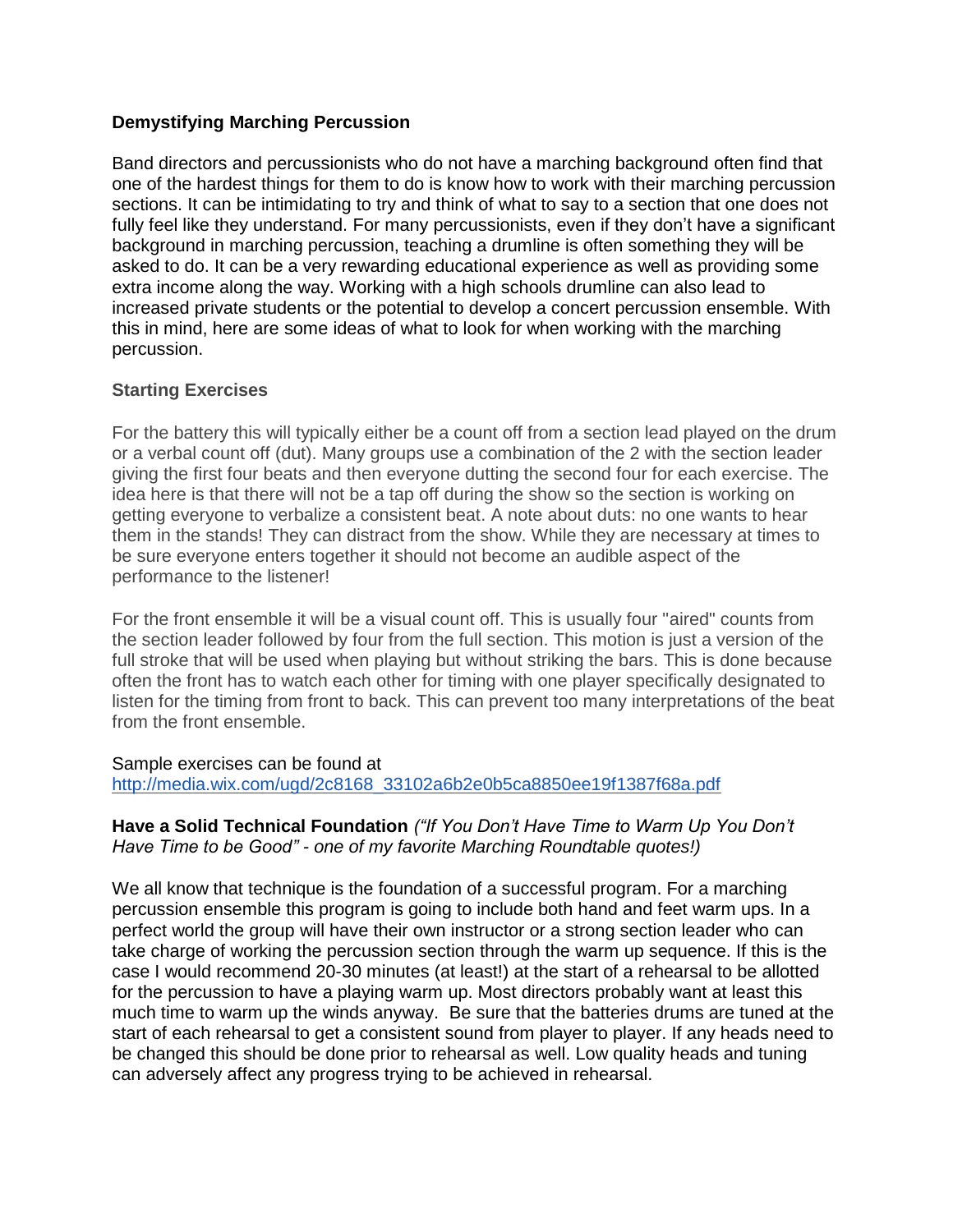As there are many different approaches to performing on marching percussion instruments this will not go into the specific hand techniques to be used as that can be unique to each group. There are many resources available in books and online to help define this style for your students.

#### **Movement**

I recommend having the students mark time as much as possible while playing during the warmups. Another option is "tracking" or actually marching through a basics sequence while playing the exercises. After all, it is "marching" band. Watch the feet while listening to the line as MANY errors in playing are actually caused by timing issue in the feet as much as any issues in the hands. It is also becoming more common for body movement to be involved in marching shows and many groups are starting to include movements from the show as a part of their playing warm up as well.

If the line is standing in a warmup arc I highly recommend the use of stands to help prevent back injury in the members. While speaking of health I also have to emphasize having the members wear hearing protection while playing! Hearing cannot be fixed and the amount of time for safe exposure to marching percussion is mere seconds!

### **Stretch**

It is important to stretch the muscles and get the blood flowing in the body before starting to play or march. Be sure to stretch the legs, back, arms, wrists, and shoulders.

## **Stick Heights**

Marching percussionists often have an overly analytical side to how to define the things. Don't let definitions such as stick heights or stick angles drive everything in the music. They are merely reference points and need to be flexible to adapt to the needs of the music and/or ensemble. Below is a basic reference for stick heights as dictated by musical expression. Remember that the basic stroke will not change with these different heights.

pp – 1 inch  $p - 3$  inches  $mp - 6$  inches mf – 9 inches  $f - 12$  inches  $ft - 15$  inches

#### **Battery Exercises**

#### **Legatos**

Often this will be some form of an "8 on a hand" type exercise. At this point you want to be looking for a continuous motion of the sticks and the sticks moving straight up and down in an even and consistent motion. Look at the grip and be sure that the hand position is even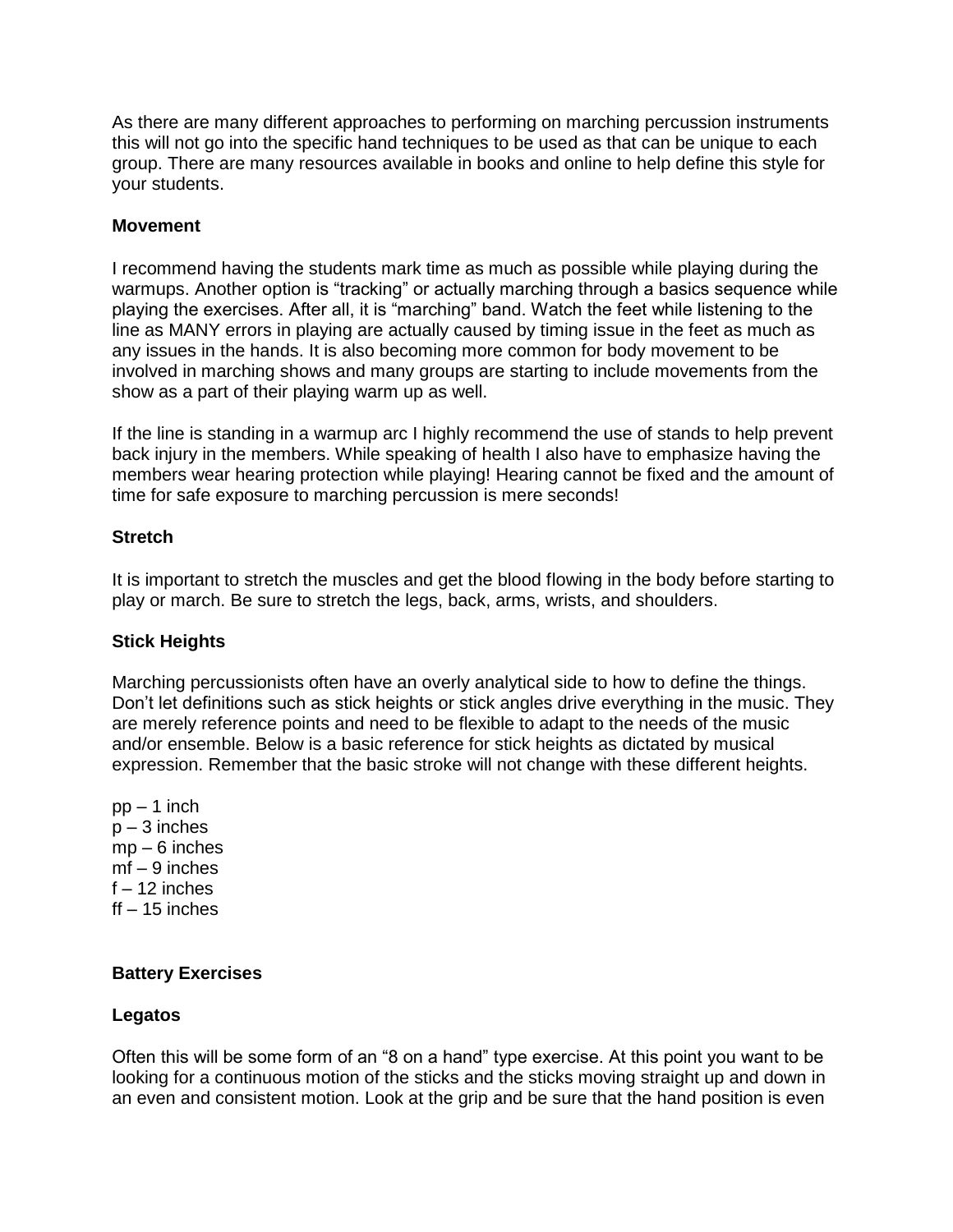and consistent between the hands. Experiment with different dynamic levels to work on making sure the stroke is consistent at multiple dynamic levels. Listen for: a consistent sound from all players. Alternate having individuals and the full line play so that you can hear the sound being produced by each player (this should be done with all of the exercises). Maintain even spacing between all notes in the sequence. Look for: the stick continuing in an up and down motion and not stopping over the drum (other than after the last stroke on each hand). Always watch the hand that is not playing to be sure it stays low and over the head.

## **Accent/Tap Exercise**

This exercise can take the form of single hand (8th notes) accent and tap (non accent) patterns or can also be a "grid" pattern. The key thing to this is that there must be 2 different stick heights present in the approach to the drum. The accented note should not be played with any more force than the tap. It just features a point of rise from the stick. Listen for: evenness of sound between the hands and the notes at the different stick heights. Make sure that the accent note is not played with a tighter or more forced stroke as that will serve to distort both the sound of the drum and the rhythm. Look for: added tension in the hands on the accents. Make sure there is a clear visual distinction between the accent and non accent note. Watch to be sure the feet are staying on the beat and not trying to adjust to fit with the accent patterns.

# **Double/Triple Beat**

This exercise is used to start developing the open or double stroke roll technique. The goal in the exercise is to work towards both notes of a double stroke are the same stick height and sound. Often you will see a decrescendo from the first note to the second note. You want the students to work for both notes being even. The key to this is having adequate stick speed (velocity) to create the rebound. One way to demonstrate this is to have the pull the stick back with one hand while pressing towards the head with the hand gripping the stick. When they release the second hand the stick should move with enough speed to create two notes from the stroke. Listen for: evenness of the sound between the first and second note. Also be sure that the spacing between the notes is rhythmically even and that the second note is not coming in too close to the first. Also listen to be sure that the hands are balanced from a volume perspective. Look for: The height of each not being even. Be sure fingers are not releasing from the stick too much creating a lack of control.

## **Stick Control**

This is typically a 16th based exercise taken from the first few exercises in George Lawrence Stone's book "Stick Control." This exercise is designed to start developing evenness of stroke and sound while doing different sticking combinations. The goal is for every note to create the same sound from the drum. Listen for: even sounding 16th notes all the way through the exercise (no agogic accents). Also be sure that the tempo stays consistent as the students switch from one sticking pattern to the next. Look for: a constant flow of the sticks and even heights for every note.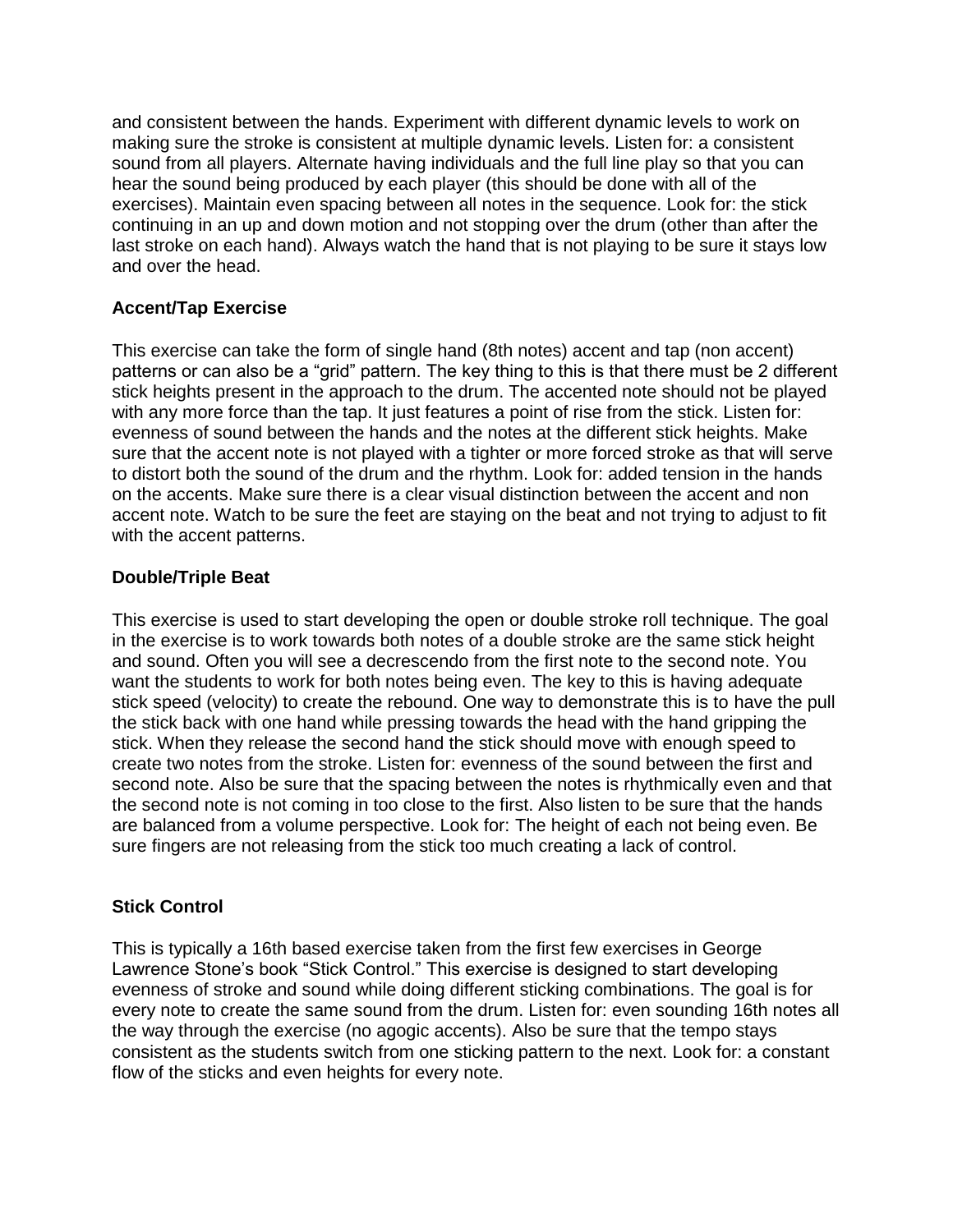### **Paradiddles**

This again will be two stick heights with accents and taps. The goal here is to develop the coordination necessary to play these different sticking patterns that are some of the most common in contemporary marching music. Most exercises will be some form of combination of paradiddles and paradiddlediddles which are the 2 most commonly used patterns. Double paradiddles can also be used in the exercise. Listen for: evenness of sound between the hands and the notes at the different stick heights. Make sure that the accent note is not played with a tighter or more forced stroke as that will serve to distort both the sound of the drum and the rhythm. This is a great exercise to isolate one hand on the drum and one on the rim to listen for rhythmic consistency. Look for: added tension in the hands on the accents. Make sure there is a clear visual distinction between the accent and non accent note. Watch to be sure the feet are staying on the beat and not trying to adjust to fit with the accent patterns.

### **Rolls**

Rolls in marching percussion are most commonly open (double strokes) although there are many instances where an orchestral (buzz) roll will be used as well. Both should be worked on in the roll warmup sequence. Listen for: clearly articulated double strokes. These should sound like 16th's, 32nd's or sextuplets most commonly. Think of the sound of a clearly articulated double tonguing passage from the brass. That is what a good roll should sound like. Watch for: Stick heights lowering towards the drum as the rolls get faster. Slightly more arm will often come into the stroke as the roll speed increases as well. Make sure that the hands do not get more tense as the speed increases as well. Orchestral buzz rolls can also be substituted for open rolls in order to work on getting a full and even sound along with a consistent rhythmic base to the roll. This base is necessary to insure that the students will attack and release the buzz at the same time in a passage of music. When playing the show music the rhythmic base of a buzz needs to be defined for all players to ensure uniformity of timing.

#### **Flams**

In the immortal words of Dennis Delucia "Keep your grace notes down!!!!" [\(https://www.youtube.com/watch?v=IHxAqL5w8yE\)](https://www.youtube.com/watch?v=IHxAqL5w8yE) Just like the aforementioned accents/taps, flams must have two different stick heights to be executed correctly. Where most students get into trouble is lifting the grace note while also lifting the main note. Keep the grace note much lower to the head for accurate spacing. The most common patterns used in marching percussion will be flam accents and flam taps. Listen for: the grace note being slightly before the accent note and much soften than the accent note. Be sure that the grace note does not come too rhythmically early, creating a dotted rhythm sound. In marching percussion the grace not is often played much closer to the main note than in concert percussion. Also be sure that both notes do not hit at the same time as a double stop. Look for: two different heights from the sticks. Watch to be sure that the grace note does not lift to a height to close to the main note.

#### **Full Band Warmup**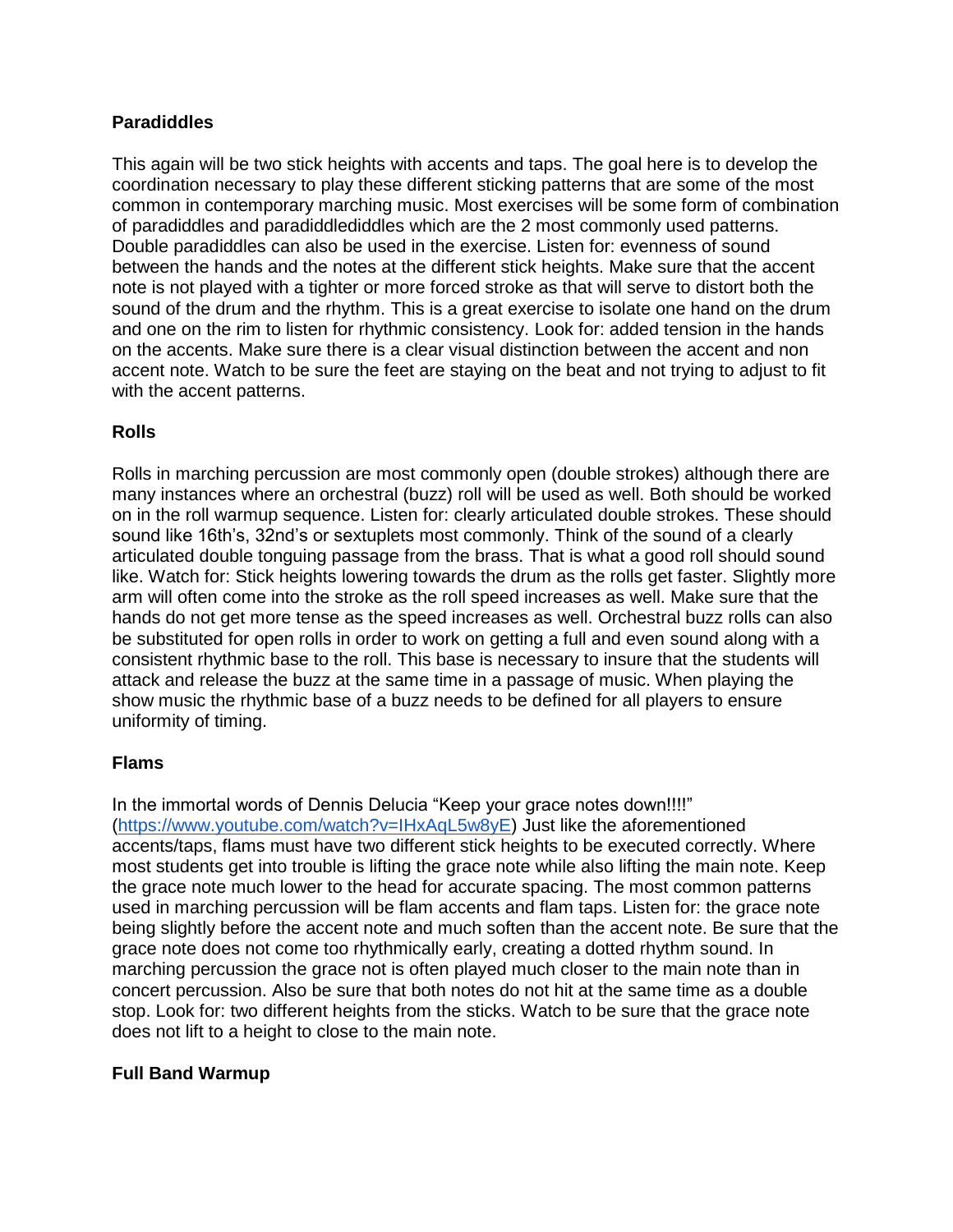A sequence similar to this can also be constructed if the director needs to have the full band together for the daily warm up sequence. In this case, adapt the above exercises to serve as a rhythm foundation for the various wind exercises to be performed. But one thing to keep in mind: make sure they are written in a tempo and meter that will allow the percussionists to properly warm up. Many times wind exercises will be at a tempo that is much slower than what is needed to get the percussionists hands moving in the correct speed. If that is the case alter the base rhythmic structure of the percussion exercises to work. For example if 8 on hand seems to slow use a triplet or 16th based variation on the exercise.

## **Specific Technical Things To Look For**

### **Snares**

Playing in the center of the head. If in the music it is defined to be played at the edge, over the guts etc. be sure all players have the same playing position for the most consistent sound possible.

### **Tenors**

Minimize arm motion as much as possible. Do not play in the center of the heads but closer to the edge of each drummer nearest the performer. The basic motion from left to right on the drums should be fairly close to a straight line. Make sure that accents and taps are clearly delineated and not just a product of the changing pitches of the drums. Alternate between playing on drum 2 to work rhythmic and dynamic accuracy and then moving around the drums in their written patterns. Utilize patterns that commonly appear in the show music for their split parts on exercises.

#### **Basses**

Be sure everyone has a good sense of where the center of the head is. Get a good rotation out away from the drum to get a full sound. If playing halfway or at the edge for music reasons be sure this location is clearly recognized by the performers. The mallets should have an upward angle (around 45 degrees) to them when looked at from the instructors view with the head of the mallet in the center of the head. This will mean that the hands are closer to the bottom portion of the drum. Be sure bass drum exercises include moments of going back and forth between unison and split parts as they do in the show. It is often good to put actual split parts from the show music into the bass warmups so they are doing them daily.

#### **The Front Ensemble**

When it comes to the front ensemble they can either warm up by themselves or as a full ensemble with the battery. In many cases the basic front ensemble exercises can be adapted to fit with the battery exercises. One advantage to having the front warm up with the battery is it can be used to consistently work on their listening back to the battery for timing. In very few instances should the front be watching and playing with the drum majors hands so every opportunity to get them used to listening to the battery can be beneficial. I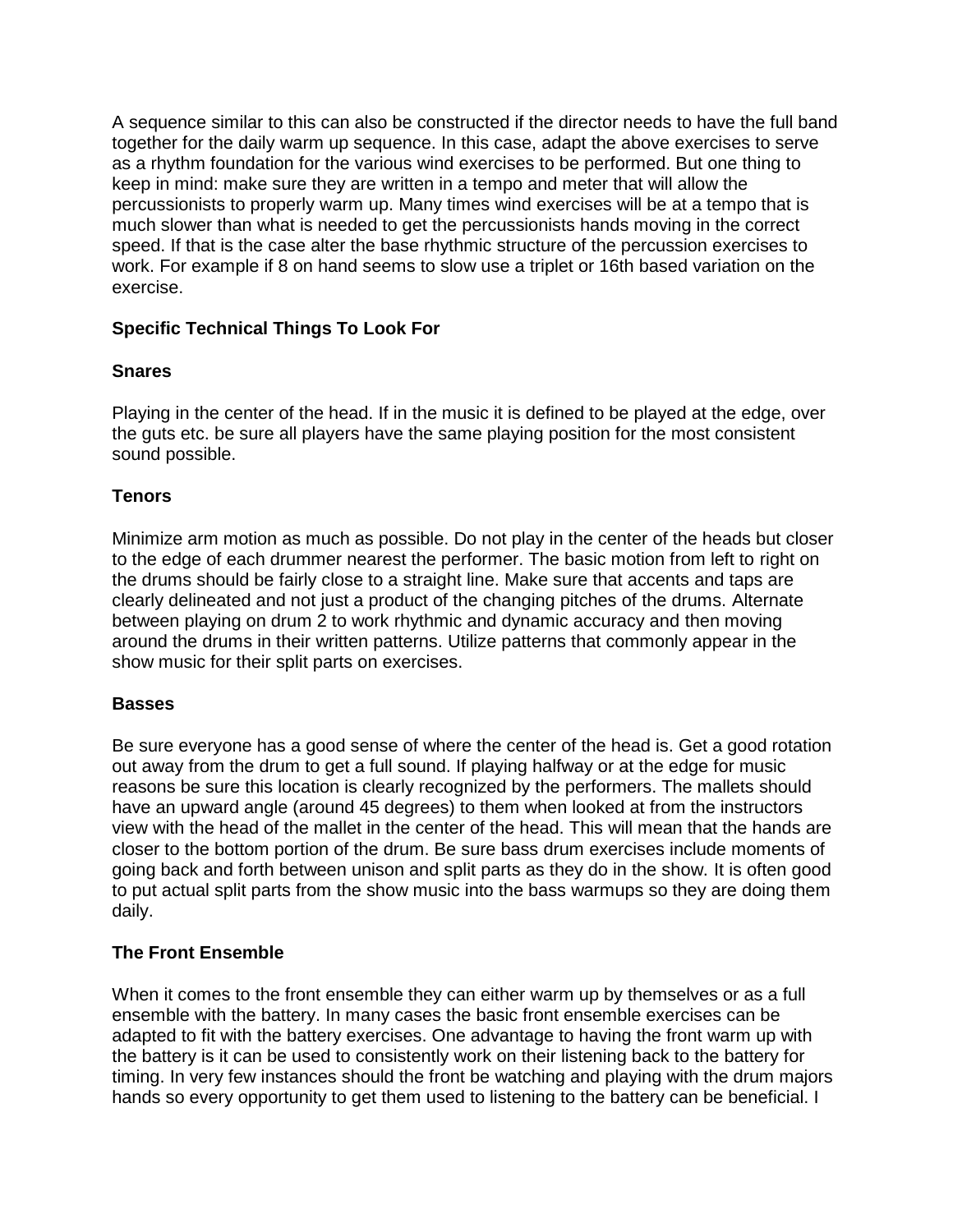highly recommend the book "Up Front" by Jim Ancona and Jim Casella (published by Tapspace) for anyone whose ensemble uses a front ensemble. This book contains a myriad of exercises, technical breakdowns, writing examples and even care and maintenance tips for the front ensemble.

## **Front Ensemble Exercises**

The front will need a warm up sequences that gets the hands moving while also dealing with the issues of moving around the keyboard in common patterns seen in the show music. You also want the front to work on playing in multiple key signatures. Make sure that for all exercises a timpani part is included as well if you use timpani in the front. The timpani exercises should including tuning (playing root notes and scalar patterns) and working to create a quality tone from the drums. Make sure that for both keyboards and timpani the stroke starts and stops from the same height (piston stroke).

## **Octaves**

Most fronts will start with some form of exercise that works on moving up and down the keyboard in octaves using double stops. Often these are just basic scale patterns and can fit nicely over the first couple of warm ups in the battery sequence. Listen for: note accuracy (not compressing or expanding the interval). Make sure that the sound of each hand occurs at the same time and does not start to become a flam sound. Look for: the mallets always returning to where they start from. Be sure that students are not playing on the nodal points of the bar.

## **Green Scales**

These are patterns taken from George Hamilton Green's "Instruction Course for Xylophone" and are very similar to "Kraus" scales used by many other instruments. Here the student is working on moving up and down the keyboard in alternating hand scale patterns. Listen for: note accuracy. Be sure that the sound of each hand is even and balanced and that there are no accents as the students move up and down the keyboard. Look for: an even height between hands. Also be sure the students are again avoiding the nodal points of the bars.

## **Spatial Exercise**

This exercise is to work on the hands being able to expand outward in different directions on the keyboard. For example a pattern such as c-d-b-e-a etc. This can also be done chromatically. Many great exercises can be found in Gordon Stouts "Ideo-Kinetics Workbook." Another way of doing this is expanding from a main note such as c-d-c-e-c etc and then going down as well. Listen for: Listen for: note accuracy. Be sure that the sound of each hand is even and balanced and that there are no accents as the students move up and down the keyboard. Look for: an even height between hands. Also be sure the students are again avoiding the nodal points of the bars.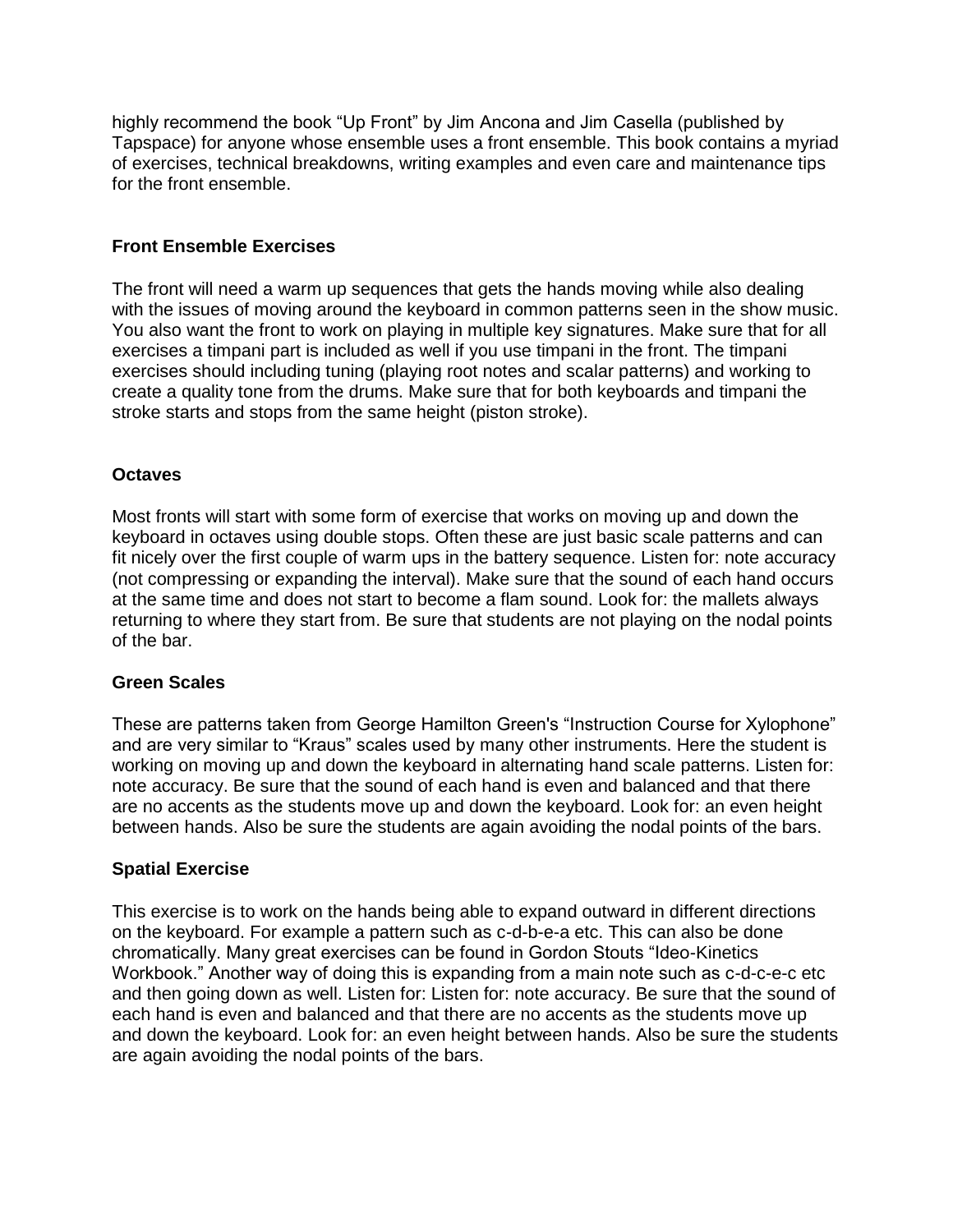# **Arpeggios**

This exercise will work moving up and down the keyboard in patterns such as 3rds. Listen for: note accuracy. Be sure that the sound of each hand is even and balanced and that there are no accents as the students move up and down the keyboard. Look for: an even height between hands. Also be sure the students are again avoiding the nodal points of the bars.

### **Four Mallet Exercises**

### **Block Chords**

This exercise starts to set the foundation of 4 mallet technique. This can be done using actual chord progressions as well as using intervals of 4ths and 5ths in each hand. Be sure that the students are using a good piston stroke. Listen for evenness of all four notes. Be sure all notes are hitting at the same time and there is no flam sound. Look for: control over the mallets. Make sure all mallets are an equal height. Avoid hitting the nodal points.

### **Permutations**

Typical permutations for marching percussion are 1-2-3-4, 4-3-2-1, 1-2-4-3, 4-3-1-2. The most common form of exercise for this alternates 8th notes and 16th notes on each pattern. Listen for evenness of all four notes. Be sure the students are not compressing the rhythmic spacing between the notes of each hand. Look for: control over the mallets. Make sure all mallets are an equal height. Avoid hitting the nodal points. Be sure that there is a good rotation of the forearm with each set of strokes.

## **Structure of a Typical Marching Percussion Rehearsal**

#### *Stretch and Warmup*

- 1. Legatos
- 2. Accent Tap
- 3. Double/Triple Beat
- 4. Stick Control
- 5. Paradiddles
- 6. Rolls
- 7. Flams
- 8. Cadences or full ensemble exercises (often referred to as Lot Tunes)

*Rehearsal of Specific Musical Sections* 

- 1. Have a written plan of what to rehearse before this segment starts. Many groups will focus their warmup around specific goals of this rehearsal segment as well.
- 2. Use a metronome.
- 3. Have the battery move their feet in the same count structure as the drill to make the music and marching line up together in their minds.
- 4. Break sections down to how specific battery and front ensemble parts might line up (such as the marimbas are in alignment with the tenors in a specific spot). This helps to clarify for the front ensemble what specific battery sections they are listening for in the music for timing.